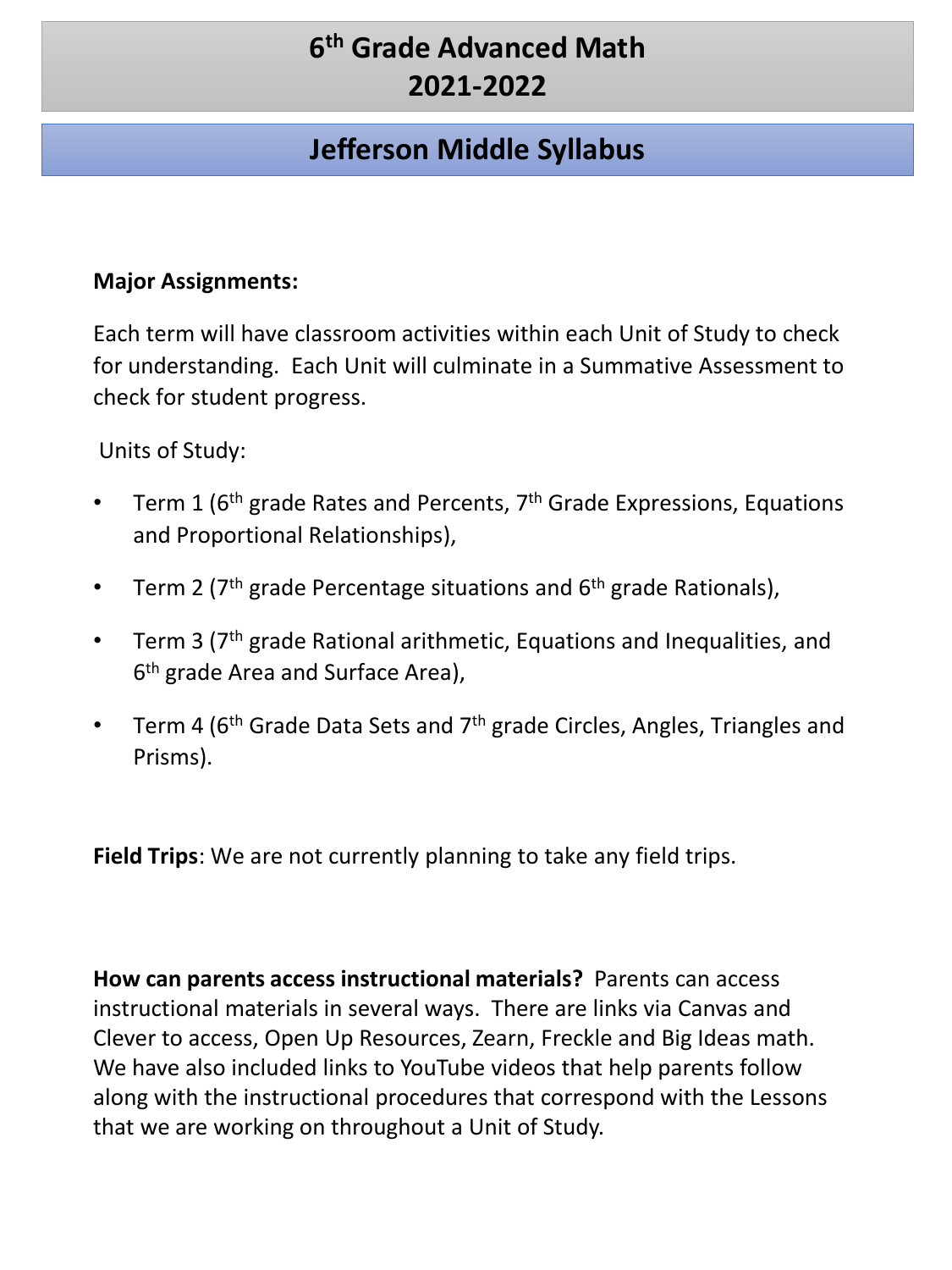#### **Term 1**

**6.RP.A.2** Understand the concept of a unit rate *a/b* associated with a ratio *a:b* with *b ≠ 0*. Use rate language in the context of a ratio relationship. *For example, this recipe has a ratio of 3 cups of flour to 4 cups of sugar, so there is 3/4 cup of flour for each cup of sugar. Also, we paid \$75 for 15 hamburgers, which is a rate of \$5 per hamburger.*

# **Percentage (6.3)** Percentage (6.3)

- **6.RP.A.3** Use ratio and rate reasoning to solve real-world and mathematical problems (e.g., by reasoning about tables of equivalent ratios, tape diagrams, double number line diagrams, or equations).
- **a.** Make tables of equivalent ratios relating quantities with whole number measurements, find missing values in the tables, and plot the pairs of values on the coordinate plane. Use tables to compare ratios.
- **b**. Solve unit rate problems including those involving unit pricing and constant speed*. For example, if a runner ran 10 miles in 90 minutes, running at that speed, how long will it take him to run 6 miles? How fast is he running in miles per hour?*
- **d**. Use ratio reasoning to convert customary and metric measurement units (within the same system); manipulate and transform units appropriately when multiplying or dividing quantities.

**6.EE.A.1** Write and evaluate numerical expressions involving whole-number exponents.

- **6.EE.A.2** Write, read, and evaluate expressions in which variables stand for numbers.
- **a.** Write expressions that record operations with numbers and with variables. *For example, express the calculation "Subtract y from 5" as 5 - y.*
- **b.** Identify parts of an expression using mathematical terms (sum, term, product, factor, quotient, coefficient); view one or more parts of an expression as a single entity. *For example, describe the expression 2 (8 + 7) as a product of two factors; view (8 + 7) as both a single entity and a sum of two terms.*
- **c.** Evaluate expressions at specific values of their variables. Include expressions that arise from formulas used in real-world problems. Perform arithmetic operations, including those involving whole number exponents, in the conventional order when there are no parentheses to specify a particular order (Order of Operations).

**6.EE.A.3** Apply the properties of operations (including, but not limited to, commutative, associative, and distributive properties) to generate equivalent expressions. The distributive property is prominent here. *For example, apply the distributive property to the expression* 3 (2 + x) *to produce the equivalent expression* 6 + 3x*; apply the distributive property to the expression* 24x + 18y *to produce the equivalent expression* 6 (4x + 3y)*; apply properties of operations to* y + y + y *to produce the equivalent expression* 3y*.*

**6.EE.A.4** Identify when expressions are equivalent (i.e., when the expressions name the same number regardless of which value is substituted into them). *For example, the expression* 5b + 3b *is equivalent to* (5 +3) b*, which is equivalent to* 8b*.*

Expressions and Equations (6.6) **Expressions and Equations (6.6)**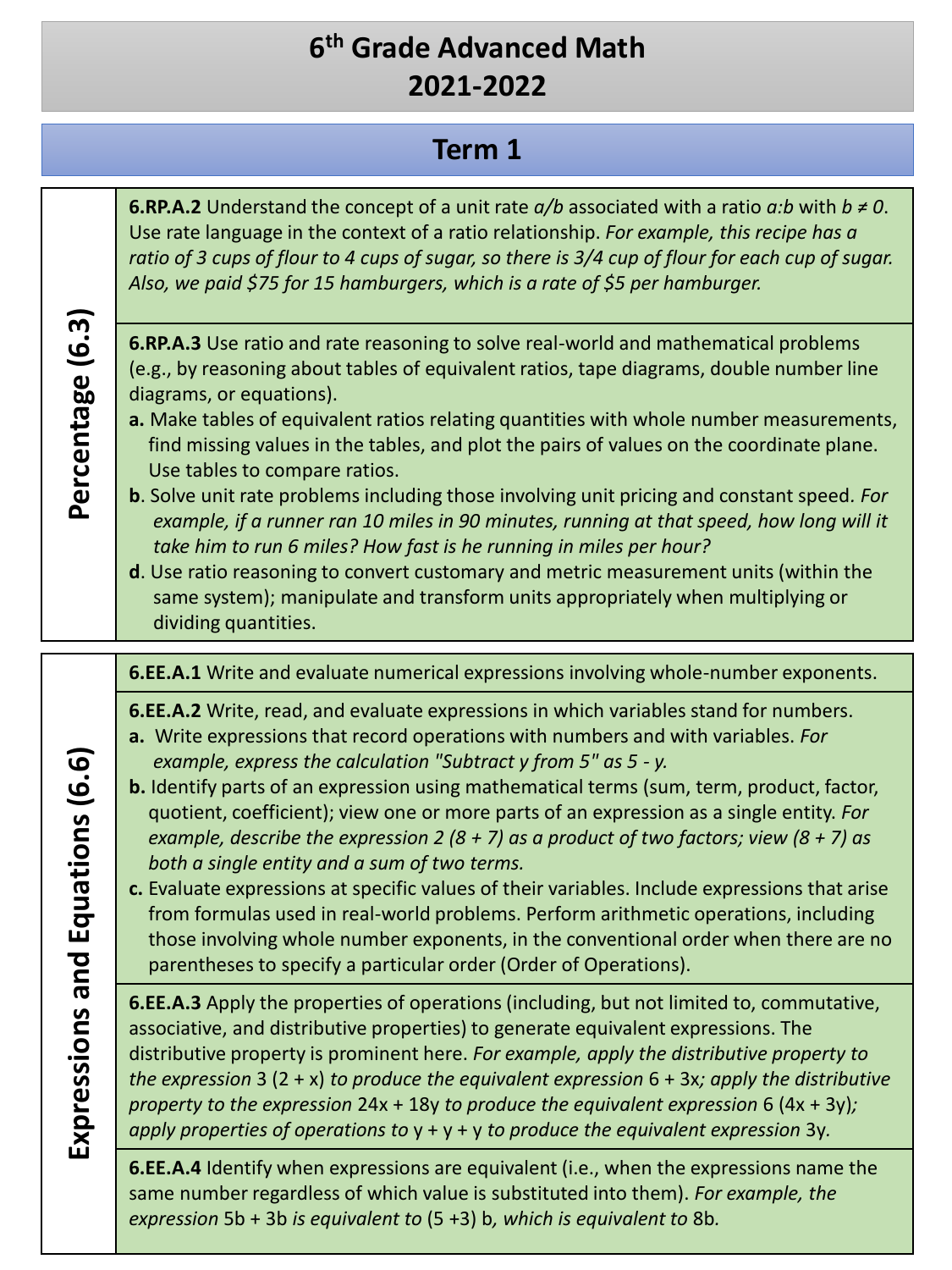#### **Term 1**

**6.EE.B.5** Understand solving an equation or inequality is carried out by determining if any of the values from a given set make the equation or inequality true. Use substitution to determine whether a given number in a specified set makes an equation or inequality true.

**6.EE.B.6** Use variables to represent numbers and write expressions when solving a realworld or mathematical problem; understand that a variable can represent an unknown number, or, depending on the purpose at hand, any number in a specified set.

**6.EE.B.7** Solve real-world and mathematical problems by writing and solving one-step equations of the form  $x + p = q$  and  $px = q$  for cases in which p, q, and x are all nonnegative rational numbers.

**6.EE.B.8** Interpret and write an inequality of the form *x > c* or *x < c* which represents a condition or constraint in a real-world or mathematical problem. Recognize that inequalities have infinitely many solutions; represent solutions of inequalities on number line diagrams.

**6.EE.C.9** Use variables to represent two quantities in a real-world problem that change in relationship to one another. *For example, Susan is putting money in her savings account by depositing a set amount each week (50). Represent her savings account balance with respect to the number of weekly deposits (*s = 50w*, illustrating the relationship between balance amount* s *and number of weeks* w*).*

**a.** Write an equation to express one quantity, thought of as the dependent variable, in terms of the other quantity, thought of as the independent variable.

**b.** Analyze the relationship between the dependent and independent variables using graphs and tables, and relate these to the equation.

**7.RP.A.2** Recognize and represent proportional relationships between quantities.

- **a.** Decide whether two quantities are in a proportional relationship (e.g., by testing for equivalent ratios in a table or graphing on a coordinate plane and observing whether the graph is a straight line through the origin).
- **b**. Identify the constant of proportionality (unit rate) in tables, graphs, equations, diagrams, and verbal descriptions of proportional relationships.
- **c**. Represent proportional relationships by equations. *For example, if total cost* t *is proportional to the number* n *of items purchased at a constant price* p*, the relationship between the total cost and the number of items can be expressed*   $as t = pn.$
- **d.** Explain what a point *(x, y)* on the graph of a proportional relationship means in terms of the situation, with special attention to the points (0, 0) and (1, *r)*  where *r* is the unit rate.

Expressions and Equations (6.6) **Expressions and Equations (6.6)**

**Proportional Relationship** 

**Proportional Relationship** 

**(7.2)**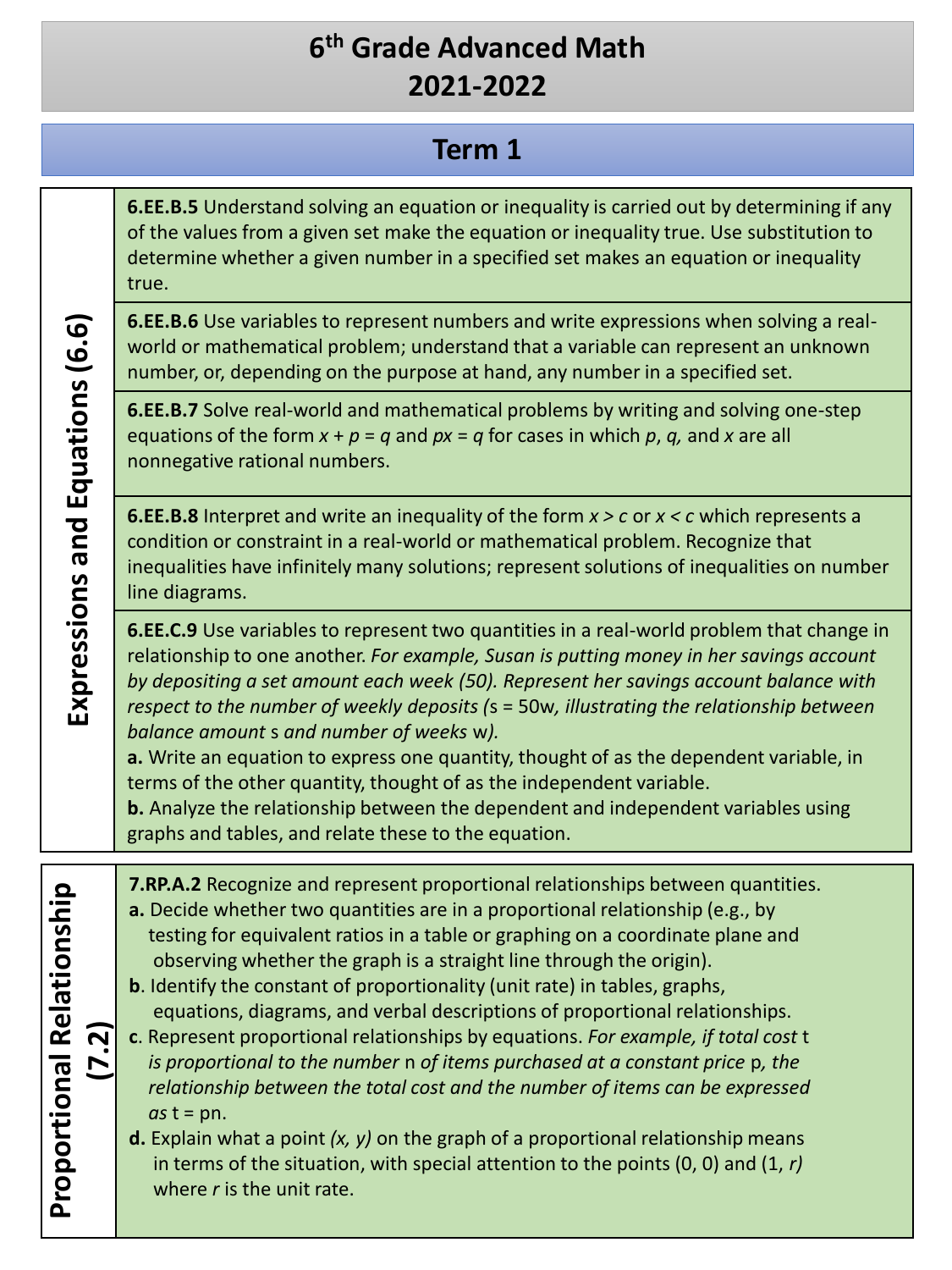## **Term 2**

| Situations (7.4)<br>Percentage | <b>7.RP.A.1</b> Compute unit rates associated with ratios of fractions, including ratios of<br>lengths, areas, and other quantities measured in like or different units. For example, if a<br>person walks 1/2 mile in each 1/4 hour, compute the unit rate as the complex fraction<br>1/2/1/4 miles per hour, equivalently 2 miles per hour.                                                                                                                                                                                                                                                                                                                                                                                                                                                                                                                                                                                                                                              |
|--------------------------------|--------------------------------------------------------------------------------------------------------------------------------------------------------------------------------------------------------------------------------------------------------------------------------------------------------------------------------------------------------------------------------------------------------------------------------------------------------------------------------------------------------------------------------------------------------------------------------------------------------------------------------------------------------------------------------------------------------------------------------------------------------------------------------------------------------------------------------------------------------------------------------------------------------------------------------------------------------------------------------------------|
|                                | 7.RP.A.3 Use proportional relationships to solve multi-step ratio and percent<br>problems. Examples: simple interest, tax, markups and markdowns, gratuities and<br>commissions, fees, percent increase and decrease, percent error.                                                                                                                                                                                                                                                                                                                                                                                                                                                                                                                                                                                                                                                                                                                                                       |
| Rational Numbers (6.7)         | 6.NS.B.4 Find the greatest common factor of two whole numbers less than or equal to<br>100 and the least common multiple of two whole numbers less than or equal to 12.<br>Use the distributive property to express a sum of two whole numbers 1-100 with a<br>common factor as a multiple of a sum of two whole numbers with no common factor.<br>For example, express $36 + 8$ as 4 (9 + 2).                                                                                                                                                                                                                                                                                                                                                                                                                                                                                                                                                                                             |
|                                | 6.NS.C.5 Understand that positive and negative numbers are used together to describe<br>quantities having opposite directions or values (e.g., temperature above/below zero,<br>elevation above/below sea level, credits/debits, positive/negative electric charge); use<br>positive and negative numbers to represent quantities in real-world contexts, explaining<br>the meaning of 0 in each situation.                                                                                                                                                                                                                                                                                                                                                                                                                                                                                                                                                                                |
|                                | 6.NS.C.6 Understand a rational number as a point on the number line. Extend number<br>line diagrams and coordinate axes familiar from previous grades to represent points on<br>the line and in the plane with negative number coordinates.<br>a. Recognize opposite signs of numbers as indicating locations on opposite sides of 0 on<br>the number line; recognize that the opposite of the opposite of a number is the<br>number itself. For example, $-(-3) = 3$ , and that 0 is its own opposite.<br><b>b.</b> Understand signs of numbers in ordered pairs as indicating locations in quadrants of<br>the coordinate plane; recognize that when two ordered pairs differ only by signs, the<br>locations of the points are related by reflections across one or both axes.<br>c. Find and position integers and other rational numbers on a horizontal or vertical<br>number line diagram; find and position pairs of integers and other rational numbers<br>on a coordinate plane. |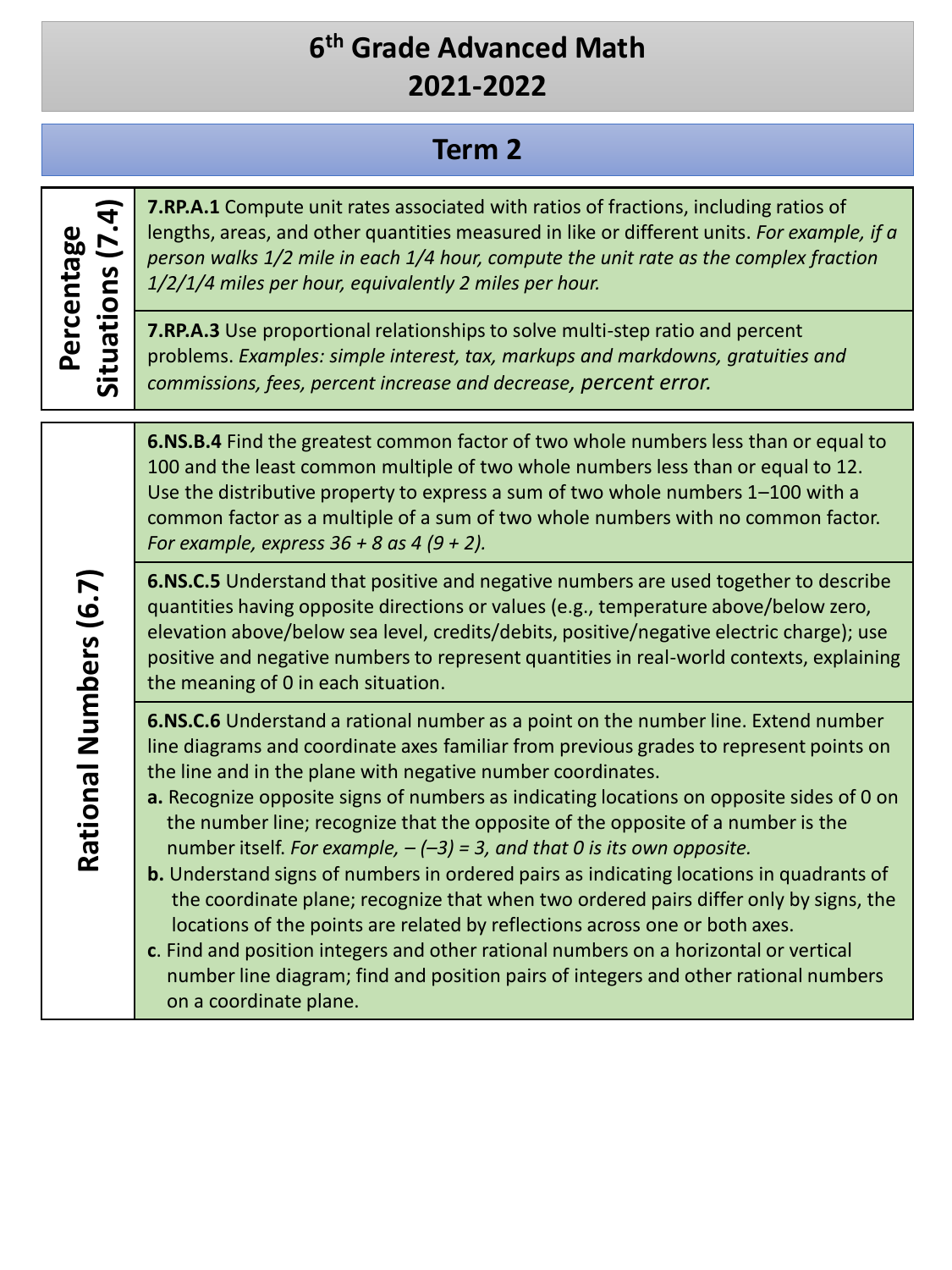## **Term 2**

| Rational Numbers<br>Cont. (6.7) | 6.NS.C.7 Understand ordering and absolute value of rational numbers.<br>a. Interpret statements of inequality as statements about the relative position of two<br>numbers on a number line diagram. For example, interpret $-3 > -7$ as a statement<br>that $-3$ is located to the right of $-7$ on a number line oriented from left to right.<br>b. Write, interpret, and explain statements of order for rational numbers in real-world<br>contexts. For example, write $-3$ OC > $-7$ oC to express the fact that $-3$ oC is warmer<br>than $-7$ oC.<br>c. Understand the absolute value of a rational number as its distance from 0 on the<br>number line and distinguish comparisons of absolute value from statements about<br>order in a real-world context. For example, an account balance of -24 dollars<br>represents a greater debt than an account balance - 14 dollars because -24 is located<br>to the left of -14 on the number line. |
|---------------------------------|-------------------------------------------------------------------------------------------------------------------------------------------------------------------------------------------------------------------------------------------------------------------------------------------------------------------------------------------------------------------------------------------------------------------------------------------------------------------------------------------------------------------------------------------------------------------------------------------------------------------------------------------------------------------------------------------------------------------------------------------------------------------------------------------------------------------------------------------------------------------------------------------------------------------------------------------------------|
|                                 | 6.NS.C.8 Solve real-world and mathematical problems by graphing points in all four<br>quadrants of the coordinate plane. Include use of coordinates and absolute value to<br>find distances between points with the same first coordinate or the same second<br>coordinate.                                                                                                                                                                                                                                                                                                                                                                                                                                                                                                                                                                                                                                                                           |
|                                 | 6.EE.A.2 Write, read, and evaluate expressions in which variables stand for numbers.<br>b. Identify parts of an expression using mathematical terms (sum, term, product, factor,<br>quotient, coefficient); view one or more parts of an expression as a single entity. For<br>example, describe the expression 2 (8 + 7) as a product of two factors; view (8 + 7) as<br>both a single entity and a sum of two terms.                                                                                                                                                                                                                                                                                                                                                                                                                                                                                                                                |
|                                 | 6.G.A.3 Draw polygons in the coordinate plane given coordinates for the vertices; use<br>coordinates to find the length of a side that joins two vertices (vertical or horizontal<br>segments only). Know and apply these techniques in the context of solving real-world<br>and mathematical problems.                                                                                                                                                                                                                                                                                                                                                                                                                                                                                                                                                                                                                                               |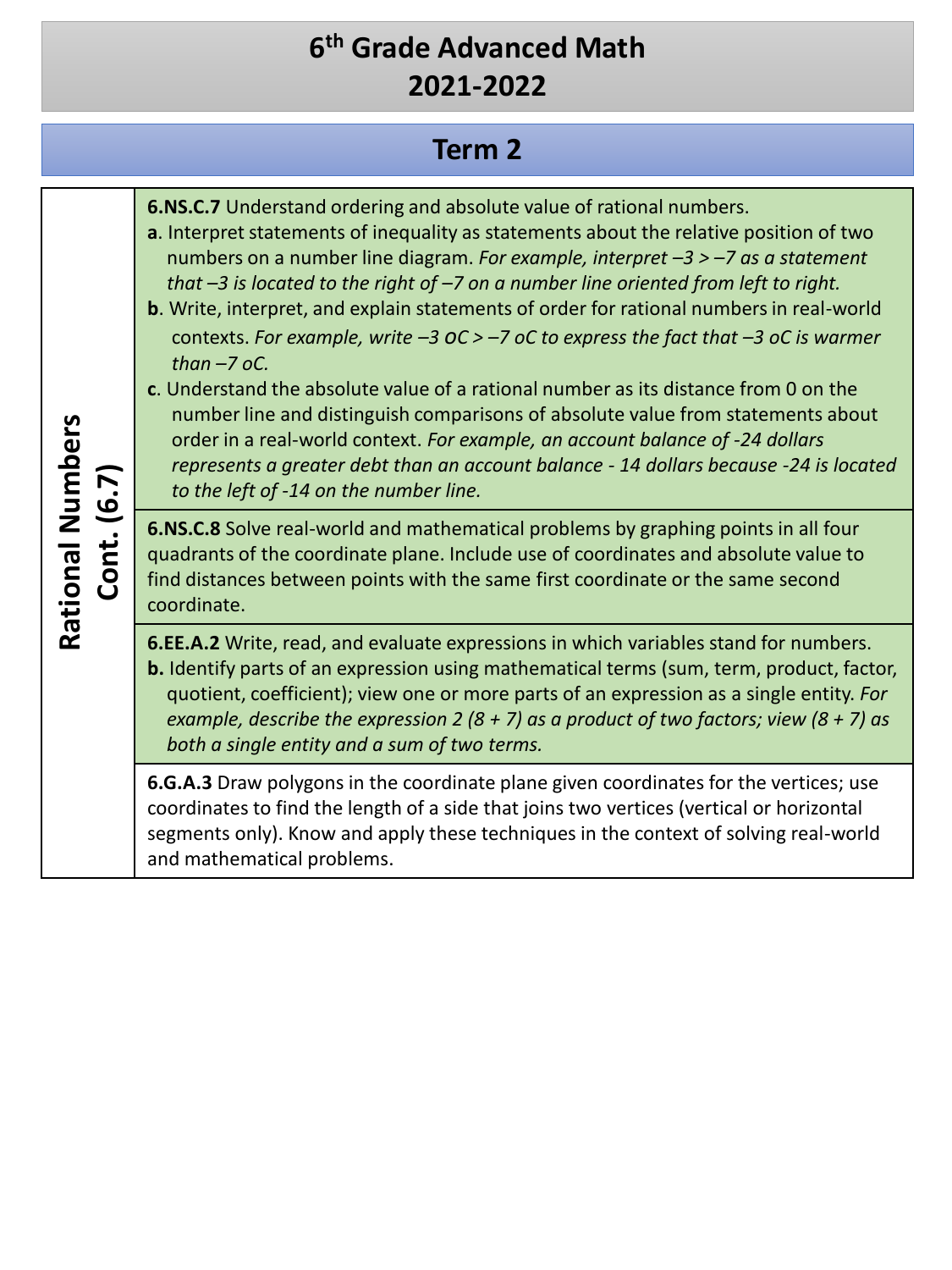## **Term 3**

| Rational Number Arithmetic (7.5) | 7.NS.A.1 Apply and extend previous understandings of addition and subtraction to add<br>and subtract rational numbers; represent addition and subtraction on a horizontal or<br>vertical number line diagram.<br>a. Describe situations in which opposite quantities combine to make 0.<br><b>b.</b> Understand $p + q$ as the number located a distance $ q $ from p, in the positive or<br>negative direction depending on whether $q$ is positive or negative. Show that a number<br>and its opposite have a sum of 0 (are additive inverses). Interpret sums of rational<br>numbers by describing real world contexts.<br>c. Understand subtraction of rational numbers as adding the additive inverse $p - q = p + q$<br>$(-q)$ . Show that the distance between two rational numbers on the number line is the<br>absolute value of their difference, and apply this principle in real-world contexts.<br>d. Apply properties of operations as strategies to add and subtract rational numbers.                                                                                                                                                                                                                                                                                                                                                   |
|----------------------------------|---------------------------------------------------------------------------------------------------------------------------------------------------------------------------------------------------------------------------------------------------------------------------------------------------------------------------------------------------------------------------------------------------------------------------------------------------------------------------------------------------------------------------------------------------------------------------------------------------------------------------------------------------------------------------------------------------------------------------------------------------------------------------------------------------------------------------------------------------------------------------------------------------------------------------------------------------------------------------------------------------------------------------------------------------------------------------------------------------------------------------------------------------------------------------------------------------------------------------------------------------------------------------------------------------------------------------------------------------------|
|                                  | 7.NS.A.2 Apply and extend previous understandings of multiplication and division and of<br>fractions to multiply and divide rational numbers.<br>a. Understand that multiplication is extended from fractions to rational numbers by<br>requiring that operations continue to satisfy the properties of operations, particularly<br>the distributive property, leading to products such as $(-1)(-1) = 1$ and the rules for<br>multiplying signed numbers. Interpret products of rational numbers by describing real-<br>world contexts.<br><b>b.</b> Understand that integers can be divided, provided that the divisor is not zero, and<br>every quotient of integers (with non-zero divisor) is a rational number. If $p$ and $q$ are<br>integers, then $-(p/q) = (-p)/q = p/(-q)$ . Interpret quotients of rational numbers by<br>describing real-world contexts.<br>c. Apply properties of operations as strategies to multiply and divide rational numbers.<br>d. Convert a rational number to a decimal using long division; know that the decimal form<br>of a rational number terminates in 0s or eventually repeats.<br>7.NS.A.3 Solve real-world and mathematical problems involving the four operations with<br>rational numbers. (Computations with rational numbers extend the rules for manipulating<br>fractions to complex fractions.) |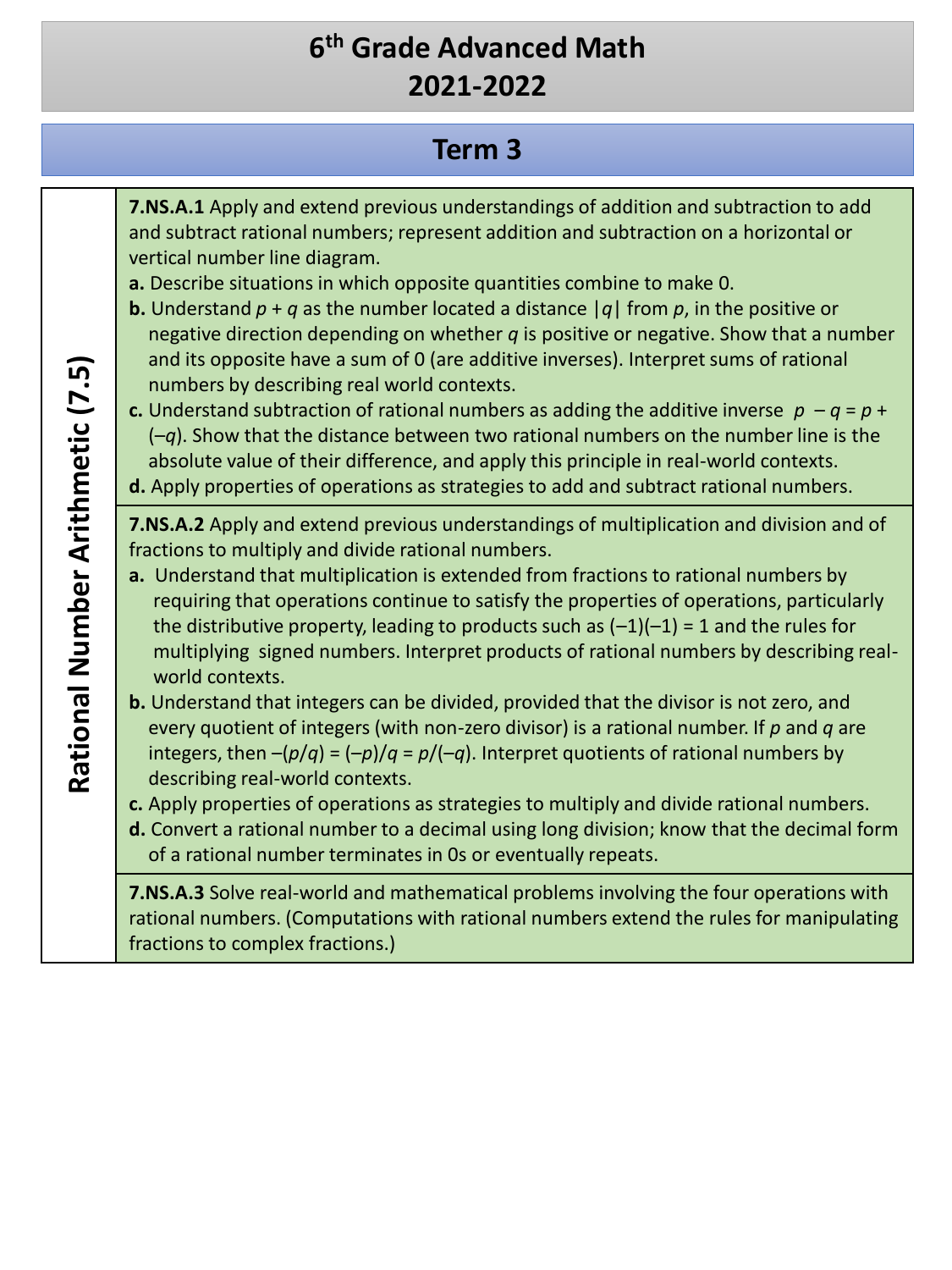#### **Term 3**

**7.EE.A.1** Apply properties of operations as strategies to add, subtract, factor, and expand linear expressions with rational coefficients.

**7.EE.A.2** Understand that rewriting an expression in different forms in a contextual problem can provide multiple ways of interpreting the problem and how the quantities in it are related. *For example, shoes are on sale at a 25% discount. How is the discounted price* P *related to the original cost* C *of the shoes?* C - .25C = P*. In other words,* P *is 75% of the original cost for* C - .25C *can be written as* .75C*.*

**7.EE.B.3** Solve multi-step real-world and mathematical problems posed with positive and negative rational numbers presented in any form (whole numbers, fractions, and decimals).

- **a.** Apply properties of operations to calculate with numbers in any form; convert between forms as appropriate.
- **b.** Assess the reasonableness of answers using mental computation and estimation strategies.

**7.EE.B.4** Use variables to represent quantities in a real-world or mathematical problem, and construct simple equations and inequalities to solve problems by reasoning about the quantities.

- **a.** Solve contextual problems leading to equations of the form  $px + q = r$  and  $p(x + q) = r$ , where *p*, *q*, and *r* are specific rational numbers. Solve equations of these forms fluently. Compare an algebraic solution to an arithmetic solution, identifying the sequence of the operations used in each approach. *For example, the perimeter of a rectangle is 54 cm. Its length is 6 cm. What is its width?*
- **b.** Solve contextual problems leading to inequalities of the form *px + q > r* or *px + q < r*, where *p, q,* and *r* are specific rational numbers. Graph the solution set of the inequality on a number line and interpret it in the context of the problem. *For example: As a salesperson, you are paid \$50 per week plus \$3 per sale. This week you want your pay to be at least \$100. Write an inequality for the number of sales you need to make, and describe the solutions.* (Note that inequalities using >, <, ≤, ≥ are included in this standard).

**6.G.A.4** Represent three-dimensional figures using nets made up of rectangles and triangles, and use the nets to find the surface area of these figures. Apply these techniques in the context of solving real-world and mathematical problems.

Equations, and Inequalities (7.6) **Equations, and Inequalities (7.6)**

**Unit 1: Surface** 

Unit 1: Surface

**Area**